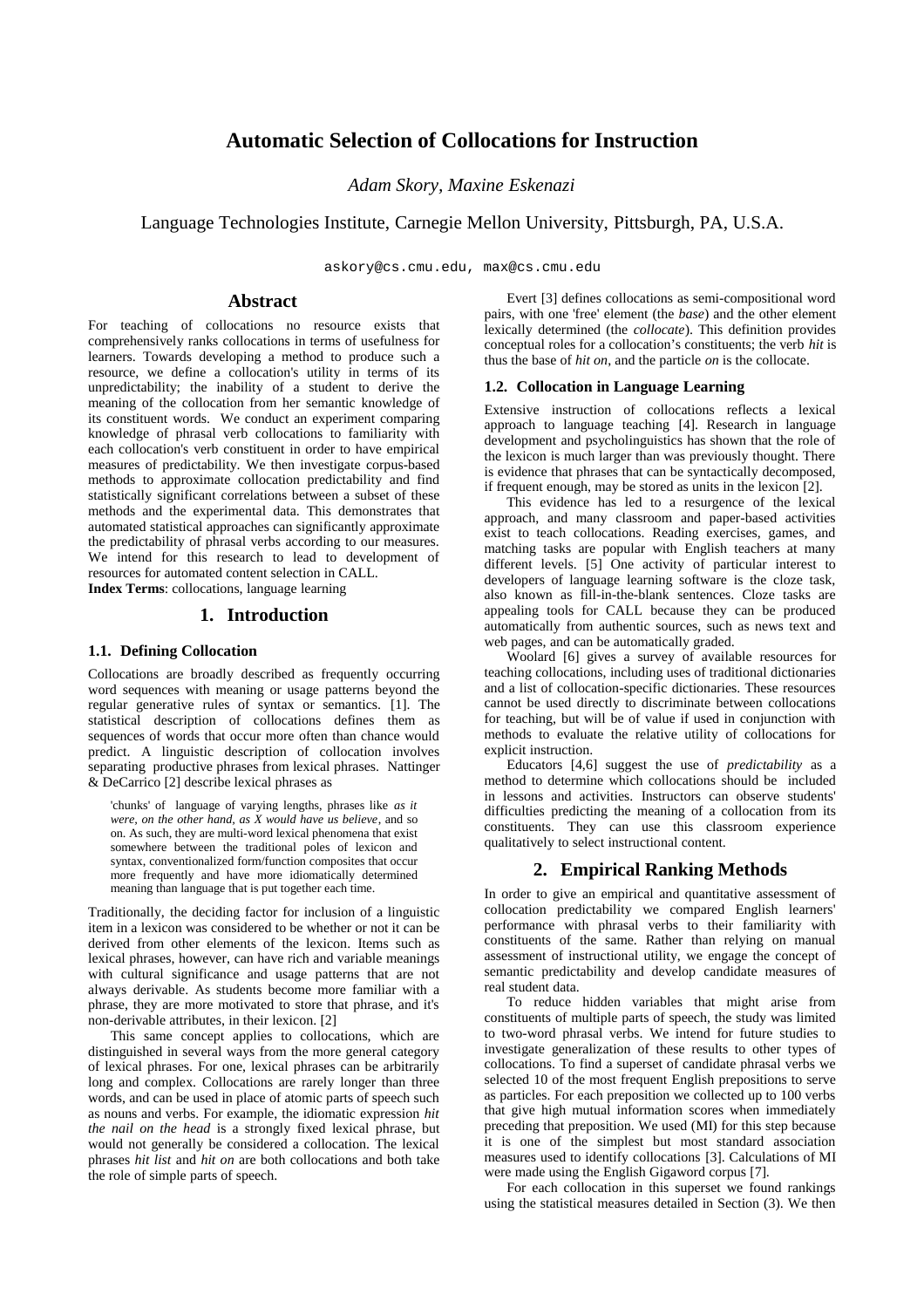chose 60 phrasal verbs (6 verbs for each of the 10 prepositions) according to the variance of that collocation's respective rankings by each measure. We propose that each measure represents a distribution along which collocations are spread, so our goal was to find a subset of collocations that would be spread as evenly as possible according to as many of these measures as possible.

# **2.1. Design of the task**

Sentences containing these 60 collocations were extracted from the Gigaword corpus. For each collocation one sentence of 20 words or less was chosen manually. These sentences were used to create multiple-choice cloze tasks. The preposition was removed and three manually created distractors were added. The correct answer plus the distractors were presented in randomized order.

Each cloze task was completed by at least 11 people. The 34 participants were college or graduate students and nonnative speakers of English. 14 native languages were represented.

Each participant saw 20 cloze tasks, corresponding to 20 of the 60 collocations. After completing these cloze tasks, the participants were presented just the verb of each phrasal verb and asked to rank their familiarity with that verb on a 5-point scale ranging from "1. I have never seen this verb." to "5. I know every meaning of this verb, when to use it, and when not to use it." These ratings record cases where participants predict the meaning of a phrasal verb without full knowledge of the verb's meaning and cases where they do not predict its meaning despite a strong familiarity with the verb.

#### **2.2. Evaluation of the task**

Different measures of the experimental results may correspond to dissimilar qualitative opinions of collocation difficulty and predictability. Thus we must avoid selecting any one such interpretation as most representative of student performance. We calculate a broad range of measures to capture distinct patterns in the data.

The simplest of these measures ranks collocations based on the proportion of correct responses to the corresponding tasks. We expect this measure to represent the overall difficulty of a collocation. We denote a task-completion event as *e,* and the set of all events as *E.* An event *e* represents a tuple *e*:=*((x,y),p,c,r)*, where *(x,y)* denotes the two words of the collocation, *p* denotes the participant, *c* is a Boolean representing success or failure at completing the task, and *r* is *p*'s familiarity rating for *x* (the verb).

The proportion of correct responses to a task is defined as:

$$
PC(x_i, y_i) := \frac{|e \in E : e[(x, y)] = (x_i, y_i) \land e[c] = True|}{|(e \in E : e[(x, y)] = (x_i, y_i)|]}
$$
(1)



Figure (1): Distribution of respondents by score.

This method assumes an even distribution in terms of the levels of the participants, however our sample included a larger proportion of high-performing speakers. To address this skew we score each participant according to her success rate:

score
$$
(p_i)
$$
:=
$$
\frac{[e \in E : e[p] = p_i \land e[c] = True]}{[e \in E : e[p] = p_i]}
$$
(2)

Figure (1) shows the rightwards skew in the distribution of respondents by score. A measurement of the difficulty of the tasks that is less sensitive to this skew considers the scoring characteristics of the subset of successful respondents  $(P_T)$  for a given collocation (*x,y*). We consider the minimum, mean, and median of those scores.

$$
P_{\text{T}}(x_i, y_i) := \{ p_i \in P : (\forall e \in E : e | p] = p_i \Rightarrow e[c] = \text{True}) \}
$$
  
DS (x, y) := ARGMIN score(n) (2)

$$
PSMIN(xi, yi) := \frac{ARGMIN}{pi \in PT(xi, yi)} score(pi)
$$
 (3)

$$
PS_{AVG}(x_i, y_i) := \frac{\sum_{p_i \in P_{coest}(x_i, y_i)} score(p_i)}{|P_T(x_i, y_i)|}
$$
(4)

$$
P_h := \{ p_h \in P : p_h < p_i \}; P_j := \{ p_j \in P : p_j > p_i \}
$$
\n
$$
p_{\text{MDN}} := \frac{\text{ARGMIN}}{P_h, P_j} \left( |P_h| - |P_j| \right) \Big|
$$
\n
$$
\text{PS}_{\text{MDN}}(x_i, y_j) := \text{score}(p_{\text{MDN}}) \tag{5}
$$

Next we take the verb familiarity ratings into account and implement a measure that represents *un*predictability of collocations. The measure gives most weight to cases when the verb is well known, but the phrasal verb was not identified. We define this measure as the sum of the corresponding verb ratings for each cloze task that was not completed correctly.

$$
E_{\mathcal{F}}(x_i, y_i) := \{ e \in E : e[(x, y)] = (x_i, y_i) \land e[c] = \text{False} \}
$$
  
\nSUMR<sub>*F*</sub>(x<sub>i</sub>, y<sub>i</sub>) := 
$$
\sum_{e \in E_{\mathcal{F}}(x_i, y_i)} e[r]
$$
 (6)

Research has shown that people more reliably self-assess what they do *not* know [8], so we implement an alternative measure that ranks the cloze tasks in inverse proportion to the number of times each was completed correctly but rated as not well known.

$$
E_{\text{T}}(x_i, y_i) := \{ e \in E : e[(x, y)] = (x_i, y_i) \land e[c] = \text{True} \}
$$
  
\nSUMR<sub>T</sub>(x<sub>i</sub>, y<sub>i</sub>) :=  $-\sum_{e \in E_{\text{T}}(x_i, y_i)} e[r]$  (7)

Finally, for completeness, we include one last measure that is the inverse sum of the ratings of the correct answers plus the sum of the ratings of the incorrect answers.

$$
SUMR_{T+F} := SUMR_T + SUMR_{+F}
$$
 (8)

To demonstrate each measure's output, we manually categorize collocations as (4) least difficult, (3) less difficult but predictable, (2) more difficult and less predictable, (1) and most difficult and *un*predictable. Table (1) shows examples of these categories ranked by each measure on a scale of 1 (most difficult) to 60 (least difficult).

| Category | Example         | ह  | <b>PS<sub>MIN</sub></b> | PSAVG | <b>PS<sub>MDN</sub></b> | <b>SUMR</b> <sub>F</sub> | <b>SUMR</b> T | $SUMR_{\text{F+T}}$ |
|----------|-----------------|----|-------------------------|-------|-------------------------|--------------------------|---------------|---------------------|
| (4)      | stare<br>at     | 55 | 22                      | 27    | 34                      | 48                       | 59            | 57                  |
| (3)      | dine<br>on      | 32 | 32                      | 28    | 16                      | 19                       | 27            | 26                  |
| (2)      | plead with      | 7  | 9                       | 31    | 10                      | 4                        | 7             | 8                   |
| (1)      | bustle<br>about | 6  | 4                       | 5     | 5                       | 6                        | 13            | 5                   |

Table (1): example phrasal verb ranks by each empirical measure.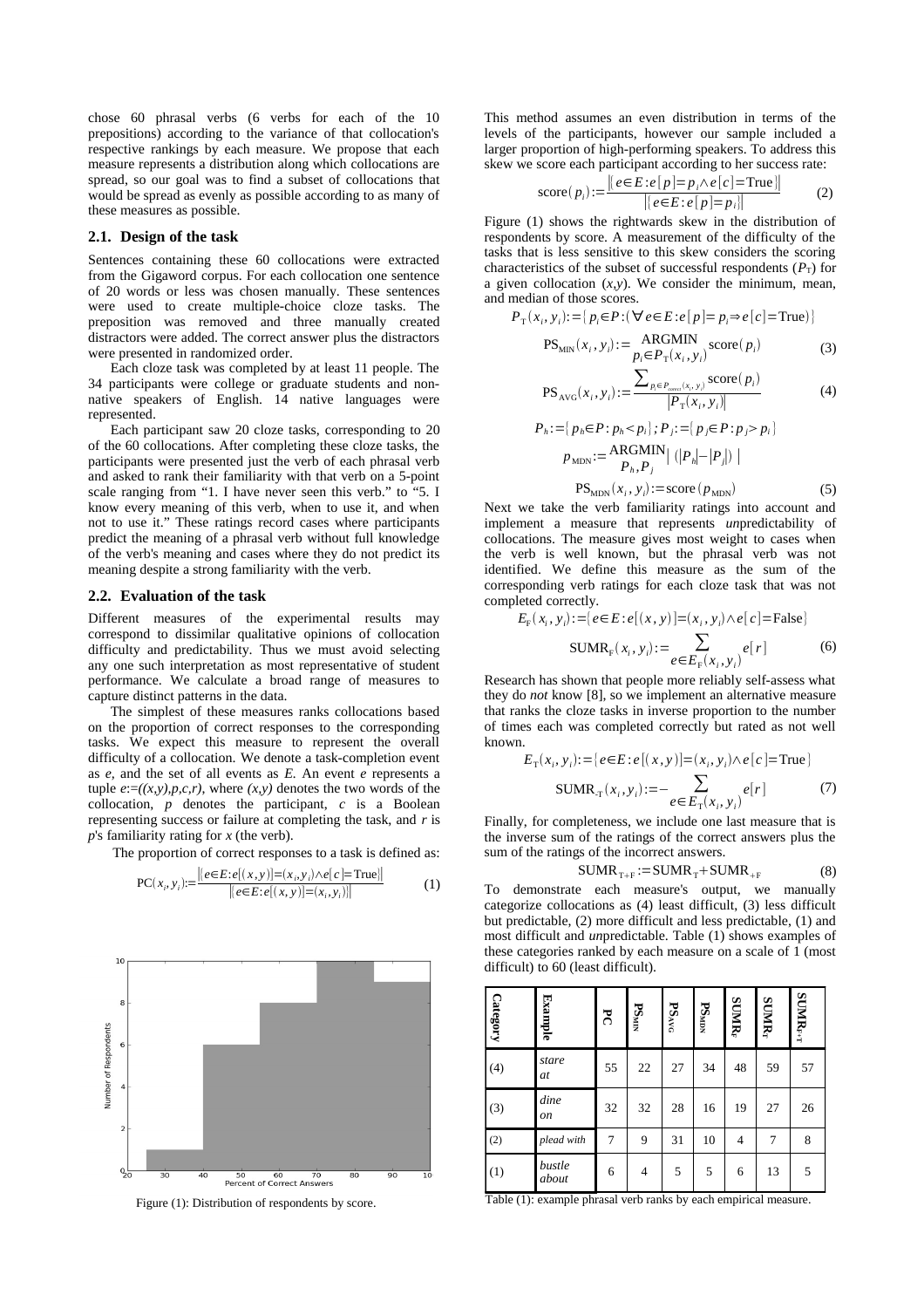### **3. Statistical Ranking Methods**

Many statistical methods exist for collocation identification (as opposed ranking collocations that have already been identified as such). They are evaluated in binary terms; each collocation identified by an algorithm is compared to human evaluation and determined to be correct if it matches. Collocation identification is primarily based on statistical association measures. They extract and quantify relationships between words based on relative frequencies in a corpus. Rather than deciding if a word pair is or is not a collocation by using a threshold on an association measure, we propose using values of association measures directly as approximate ranks for predictability of the collocation. We implement several common association measures and correlate each with our empirical measures of collocation predictability.

One very common association measure is mutual information (MI), which expresses the information that presence of one word gives about the likelihood of another word occurring [9]. For two words, *x* and *y*, MI is calculated as follows:

$$
MI(x, y) := log_2 \frac{P(x, y)}{P(x)P(y)}
$$
(1)

Another measure conceptually similar to MI is the log odds ratio:

$$
LOR(x, y) := \log \frac{P(y|x)}{P(y|\neg x)}
$$
 (2)

In this case a word pair is scored as a collocation according to the ratio of (a), the probability of the word *y* occurring given word *x,* to (b), the probability of word *y* occurring given the absence of word  $x$  [10]. If any of these probabilities are zero the log-odds ratio will be negative infinity. To avoid this, discounting can be used. Evert [3] discounts by calculating a modified probability function,  $P_{DISC}$ , as if a  $\frac{1}{2}$  count were added to all zero and non-zero event counts from the corpus.

$$
LOD(x, y) = LORDISC(x, y) := log \frac{P_{DISC}(y|x)}{P_{DISC}(y|\neg x)}
$$
 (3)

Synonymy relations from WordNet [11] are used by Pearce [12] to develop a heuristic measure of collocation strength. A collocation is a combination of "lexical realizations" of two concepts that is significantly more frequent than other possible realizations for the same concepts. Sets of synonyms ("SynSets") from WordNet make it possible to count the frequency of these alternate lexical realizations. Pearce's method uses a comparison of raw frequency of a collocation and raw frequencies of synonym substitutions. We modify this method to allow investigation of other association measures. Formally, we represent WordNet as a function that, given a word *x*, returns a set *ß* of SynSets for that word:

WordNet(*x*)=
$$
B_x
$$
 = { $S_{x1}, S_{x2},..., S_{xn}$ } (7a)

Each SynSet *S* is composed of synonyms of *x* grouped by concept:

$$
\forall S_{\scriptscriptstyle \chi} \in \mathcal{B}_{\scriptscriptstyle \chi}; S = \{s_{\scriptscriptstyle \chi 1}, s_{\scriptscriptstyle \chi 2}, \ldots, s_{\scriptscriptstyle \chi n}\}\tag{7b}
$$

Given a synset *S,* a second word *y*, and a bigram association measure *f*, we define the association measure for *S* as:

$$
f(S_x, y) := \frac{\sum_{s_i \in S_x} f(s_x, y)}{|S_x|} \tag{7c}
$$

We can now define two similar synonym-based heuristics, *SynSetsMAX(f,x,y)* and *SynSetsAVG(f,x,y)* that rank collocations inversely to the association measure of synonym-substituted word-pairs - the stronger the associations of *x*'s synonyms with *y*, the more predictable *x* is likely to be. [12]

$$
SS_{MAX}(f, x, y) := -\frac{ARGMAX}{S_x \in B_x} f(S_x, y)
$$
(8)

$$
SSAVG(f, x, y): = \frac{-\sum_{S_x \in \mathcal{B}_x} f(S_x, y)}{|\mathcal{B}_x|}
$$
(9)

In addition to association measures applied both to collocations directly and to their SynSets, we also implement ranking according to raw frequency of the base of the collocation (the verb), and raw frequency of the collocation itself:

$$
RFV := Count(W_1); RFC := Count(W_1, W_2)
$$
 (10;11)

As with the empirical measures, we demonstrate the ranking output of statistical measures with examples.  $SS_{MAX}$  and  $SS_{AVG}$ did not differ greatly for any association measure; from hereon we omit discussion of  $SS<sub>AVG</sub>$  rankings for brevity.

| <b>Category</b> | Example         | $\overline{\mathbf{N}}$ | <b>LOR</b> | LOR <sub>DISC</sub> | RFV | <b>RFC</b>   | SS <sub>MAX</sub> (MI) | SS <sub>MAX</sub> (LOR) | SS <sub>MAX</sub> (LOR <sub>DISC</sub> ) |
|-----------------|-----------------|-------------------------|------------|---------------------|-----|--------------|------------------------|-------------------------|------------------------------------------|
| (4)             | stare<br>at     | 27                      | 42         | 40                  | 40  | 49           | 43                     | 17                      | 46                                       |
| (3)             | dine<br>on      | 20                      | 28         | 39                  | 35  | 38           | 10                     | 42                      | 9                                        |
| (2)             | plead<br>with   | 12                      | 39         | 22                  | 45  | 39           | 8                      | 38                      | 8                                        |
| (1)             | bustle<br>about | 5                       | 3          | 4                   | 25  | $\mathbf{1}$ | 9                      | 41                      | 22                                       |

Table (2): Examples of approximate phrasal verb rankings based on each statistical measure.

# **4. Results**

We proposed a definition of instructional utility of collocations in terms of their semantic predictability, and conducted an experiment to obtain empirical rankings of phrasal verbs according to candidate measures of difficulty and predictability. To judge if statistical methods can approximate these rankings, we calculated rankings of the same 60 phrasal verbs using each statistical measure on the Gigaword corpus. We then made pair-wise comparisons of rankings produced by empirical measures (rows in Table 3) to each corpus-based statistical method (columns in Table 3). The value in each cell of Table (3) is the Pearson Correlation Coefficient (PCC) for that pair of ranked lists. The statistical significance of each PCC value was calculated as a two-tailed p-value [13]. P-values of less than 0.05 are statistically significant, and significant pairs are shown in bold.

|                                         | PC     | $PS_{MIN}$ | <b>PSAVG</b> | $PS_{MDN}$ | <b>SUM</b><br>$R_{\rm F}$ | <b>SUM</b><br>$\mathbf{R}_{\mathrm{T}}$ | <b>SUM</b><br>$R_{F+T}$ |
|-----------------------------------------|--------|------------|--------------|------------|---------------------------|-----------------------------------------|-------------------------|
| MI                                      | 0.0552 | $-0.044$   | $-0.052$     | $-0.150$   | 0.2427                    | 0.0136                                  | 0.1197                  |
| <b>LOR</b>                              | 0.3100 | 0.1275     | 0.2032       | 0.2475     | 0.0885                    | 0.4772                                  | 0.3535                  |
| LOR<br><b>DISC</b>                      | 0.0567 | $-0.092$   | $-0.115$     | $-0.124$   | 0.2028                    | $-0.094$                                | 0.0142                  |
| <b>RFV</b>                              | 0.2861 | 0.1729     | 0.2327       | 0.2935     | $-0.008$                  | 0.4533                                  | 0.2976                  |
| <b>RFC</b>                              | 0.2930 | 0.0142     | 0.0725       | 0.0959     | 0.1796                    | 0.3740                                  | 0.3149                  |
| $SS_{MAX}$<br>(MI)                      | 0.1491 | 0.0190     | 0.1693       | 0.1921     | 0.0877                    | 0.1656                                  | 0.1667                  |
| $SS_{MAX}$<br>(LOR)                     | 0.0462 | 0.0943     | 0.0044       | 0.0627     | 0.0009                    | 0.0404                                  | 0.0178                  |
| $SS_{MAX}$<br>(LOR<br><sub>DISC</sub> ) | 0.2784 | 0.0338     | 0.1692       | 0.2247     | 0.2273                    | 0.2202                                  | 0.2584                  |

Table (3): PCC for comparison of phrasal verb rankings based on empirical measures (colums) and statistical approximations (rows).